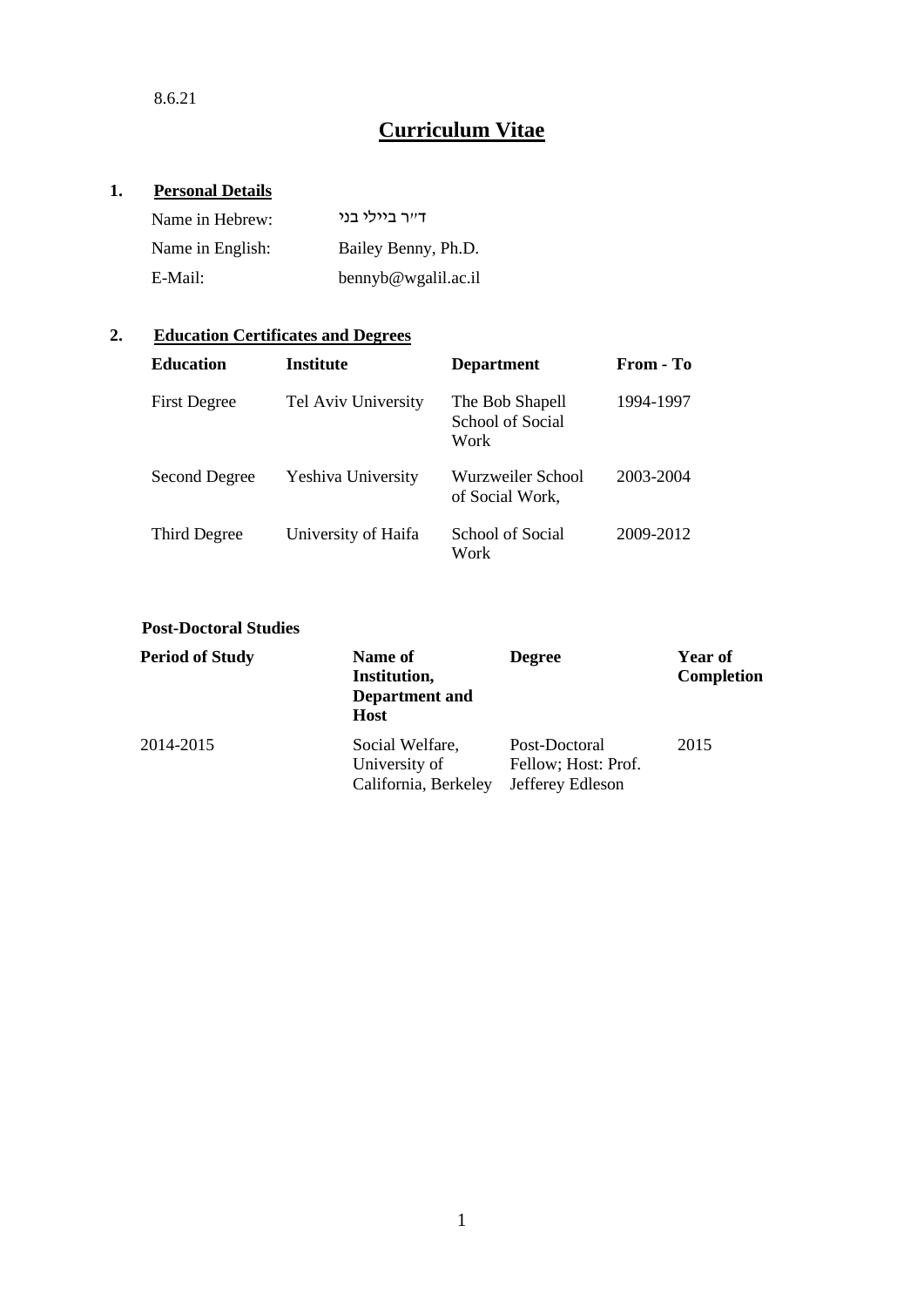### **3. Title of Master's Thesis:**

The experience of male Social worker's practice with male perpetrators as reflected in their professional and private lives. **Supervisors**: Prof. Zvi Eisikovits & Dr. Eli Buchbinder.

### **Title of Doctoral Thesis:**

Bailey, B., (2014). Women's violence toward their male partner: Perspectives from outside and from within, University of Haifa, 173 pages. (Hebrew). **Supervisor**: Prof. Zvi Eisikovits.

### **4. Academic Ranks and Tenure in Institutes of Higher Education**

| Rank     | % Position | From-To      | Institute       |
|----------|------------|--------------|-----------------|
| Lecturer | 100%       | 2015-Present | Western Galilee |

### **5. Grants Awarded**

| <b>From-To</b> | <b>Funding Agency</b>                                      | <b>Title of Research</b>                                                                                                                    | Amount      | <b>Names of Research</b><br><b>Partners</b> |
|----------------|------------------------------------------------------------|---------------------------------------------------------------------------------------------------------------------------------------------|-------------|---------------------------------------------|
| 2013-2015      | University of Haifa<br>& The Ministry of<br>Social Welfare | Social worker's<br>knowledge, attitudes,<br>practices and dilemmas in<br>the field of intimate<br>partner violence: A<br><b>National St</b> | 200,000 NIS | Prof. Zvi Eisikovits                        |

730,000 NIS

### **6. Scholarships, Awards and Prizes**

2003: Yeshiva University, NYC; MA Program studies: \$20,000

2014-2015: The Haruv Institute Post-Doctoral fellowship; the fellowship was given for child maltreatment research training abroad. Scholarship grant: \$50,000

2019: Erasmus+ ICM, Masaryk University, Brno, CZR: \$2,000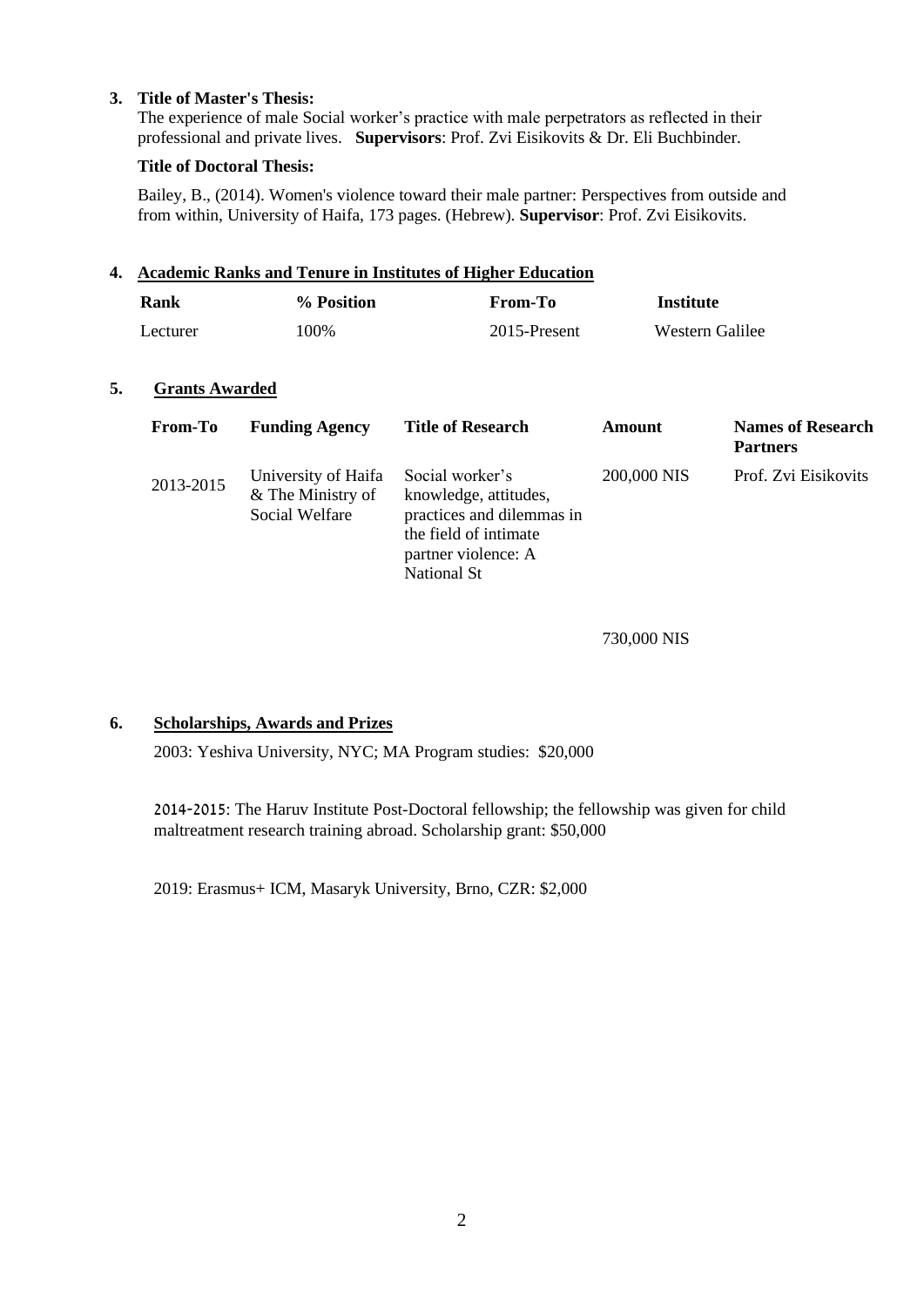# **7. Active Participation in Conferences (Only from 2001)**

# **a. Organization of Scientific Conferences**

| Date          | <b>Name of Conference</b>                                                                                                       | <b>Place of Conference</b>             | Role                                     |
|---------------|---------------------------------------------------------------------------------------------------------------------------------|----------------------------------------|------------------------------------------|
| October, 2010 | <b>International Study Group:</b><br>Controversial Issues in<br>Understanding and<br>Intervening in Partner<br>Violence         | University of Haifa,<br><b>Israel</b>  | Conference<br>coordinator                |
| June, 2014    | <b>International Study Group:</b><br><b>Understanding Child Abuse</b><br>in Israel - Research and<br><b>Policy Perspectives</b> | University of Haifa,<br><b>Israel</b>  | Conference<br>coordinator                |
| June, 2017    | Men's status in high conflict<br>marital disputes: Between<br>historical justice and<br>personal wrong                          | The Western Galilee<br>College, Israel | Conference<br>initiator $\&$<br>co-chair |
| May, 2019     | Men in Research and Clinical<br>Practice                                                                                        | The Western Galilee<br>College, Israel | Conference<br>initiator $\&$<br>co-chair |

### **b. Participation in International Conferences**

| Date              | Name of<br><b>Conference</b>                                                                                                  | <b>Place of</b><br><b>Conference</b>       | Subject of<br><b>Lecture/Discussion</b>                                                                                                                                                   | Role                                                         |
|-------------------|-------------------------------------------------------------------------------------------------------------------------------|--------------------------------------------|-------------------------------------------------------------------------------------------------------------------------------------------------------------------------------------------|--------------------------------------------------------------|
| October,<br>2010  | <b>International Study</b><br>Group:<br>Controversial<br>Issues in<br>Understanding and<br>Intervening in<br>Partner Violence | University of<br>Haifa, Israel             | From dichotomy to<br>continua: Towards a<br>transformation of gender<br>roles and intervention<br>goals in PV                                                                             | Paper co-<br>presentation<br>with Prof.<br>Zvi<br>Eisikovits |
| July, 2012        | International<br><b>Family Violence</b><br>and Child<br>Victimization<br>Research<br>Conference                               | Portsmouth,<br><b>New</b><br>Hampshire     | Violent women and their<br>relationship with an<br>abusive mother                                                                                                                         | Paper<br>presentation                                        |
| October,<br>2015  | Child Maltreatment<br>in Context: The First University,<br>Haruv International<br>Conference                                  | Hebrew<br>Jerusalem,<br>Israel             | The Impact of the<br>Gender of an Abusive<br>Parent on the Adult<br><b>Romantic Relationships</b><br>of Children Exposed to<br>Parental Violence: A<br>Call for Complimentary<br>Research | Paper<br>presentation                                        |
| December,<br>2017 | Child Maltreatment: Hebrew<br>The Second Haruv<br>International<br>Conference                                                 | University,<br>Jerusalem,<br><b>Israel</b> | The Impact of the<br>Gender of an Abusive<br>Parent on the Adult<br><b>Romantic Relationships</b>                                                                                         | $Co-$<br>presentation<br>with Dr.                            |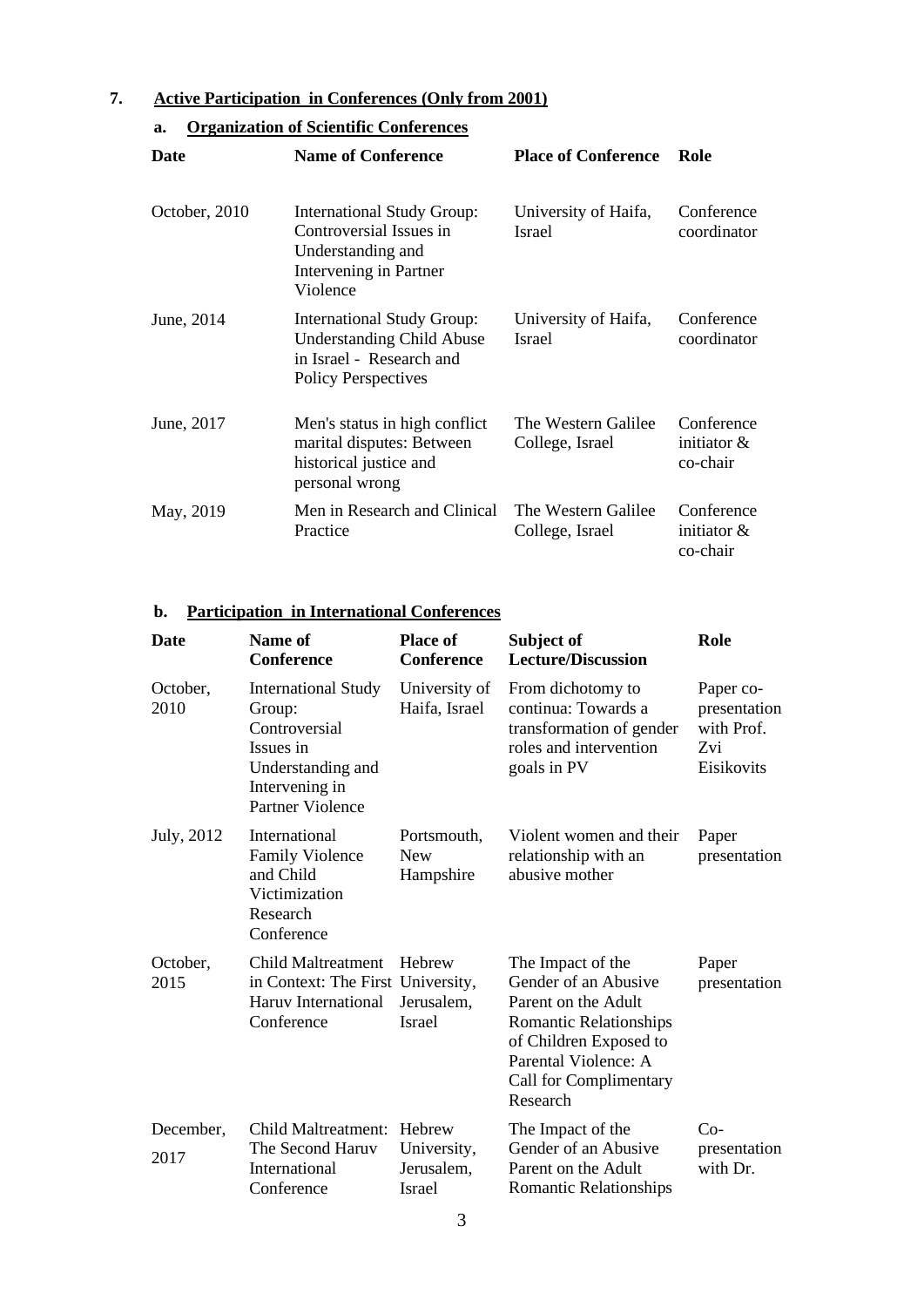| <b>Date</b>       | Name of<br><b>Conference</b>                                                                               | <b>Place of</b><br><b>Conference</b> | Subject of<br><b>Lecture/Discussion</b>                                                                                                                                     | Role                  |
|-------------------|------------------------------------------------------------------------------------------------------------|--------------------------------------|-----------------------------------------------------------------------------------------------------------------------------------------------------------------------------|-----------------------|
|                   |                                                                                                            |                                      | of Children Exposed to<br>Parental Violence: A<br><b>Preliminary Study</b>                                                                                                  | Hagit<br>Turjeman     |
| May,<br>2019      | Involved Fatherhood Bar Ilan<br>and the Work-<br>Family Interface: An Israel<br>International<br>Symposium | University,                          | High Religiosity and<br>Liberal Parenting as<br>predictors of Positive<br><b>Father-Child Relations:</b><br>Retrospective Reports of<br>Jewish and Arab Adults<br>in Israel | Paper<br>presentation |
| September<br>2019 | The European<br>Association of<br><b>Parental Alienation</b><br>Practitioners' 2020<br>conference          | Zagreb,<br>Croatia                   | Co-lecture with Dr.<br>Baron Inbal;<br>Confronting Clinical<br>and Policy Challenges:<br>Perspectives from Israel                                                           | Zoom<br>presentation  |

### **c. Participation in Local Conferences**

| <b>Date</b>      | <b>Name of</b><br><b>Conference</b>                                                                            | <b>Place of</b><br><b>Conference</b>                | Subject of<br><b>Lecture/Discussion</b>                                                                          | Role                                       |
|------------------|----------------------------------------------------------------------------------------------------------------|-----------------------------------------------------|------------------------------------------------------------------------------------------------------------------|--------------------------------------------|
| October,<br>2009 | Violence<br>Conference: Between<br>Headlines and<br>Reality                                                    | University of<br>Haifa, Israel                      | <b>Male Social Workers</b><br>working with male<br>perpetrators                                                  | Poster<br>presentation                     |
| May, 2013        | The First Doctoral<br>Conference of Social<br><b>Work Schools:</b><br>Research, Practice,<br>and Social Change | Hebrew<br>University,<br>Jerusalem,<br>Israel       | Women's experience of<br>their violence toward an<br>intimate male partner                                       | Paper<br>presentation                      |
| June, 2017       | Men's status in high<br>conflict marital<br>disputes: Between<br>historical justice and<br>personal wrong      | The Western<br>Galilee<br>College,<br><b>Israel</b> | Lack of social services<br>for men: emotional and<br>legislative perspectives                                    | Co-lecture<br>With Dr.<br><b>Yoav Maze</b> |
| June, 2017       | Dialogues of change:<br>Women and men in<br>feminism                                                           | Bar-Ilan<br>University,<br>Israel                   | Men and women's<br>intimate partner<br>violence: The similar<br>and the different                                | Lecture                                    |
| Nov. 2017        | The 19 <sup>th</sup> Social Work<br><b>National Conference</b>                                                 | The Inter-<br>continental<br>Hotel, Tel<br>Aviv     | Women's aggression<br>and men's victimization<br>in intimate<br>relationships: Research,<br>practice, and policy | lecture                                    |
| April            | Society and Culture<br>in a Changing                                                                           | The Western<br>Galilee                              | Exposure to violence by<br>both parents as the                                                                   | lecture                                    |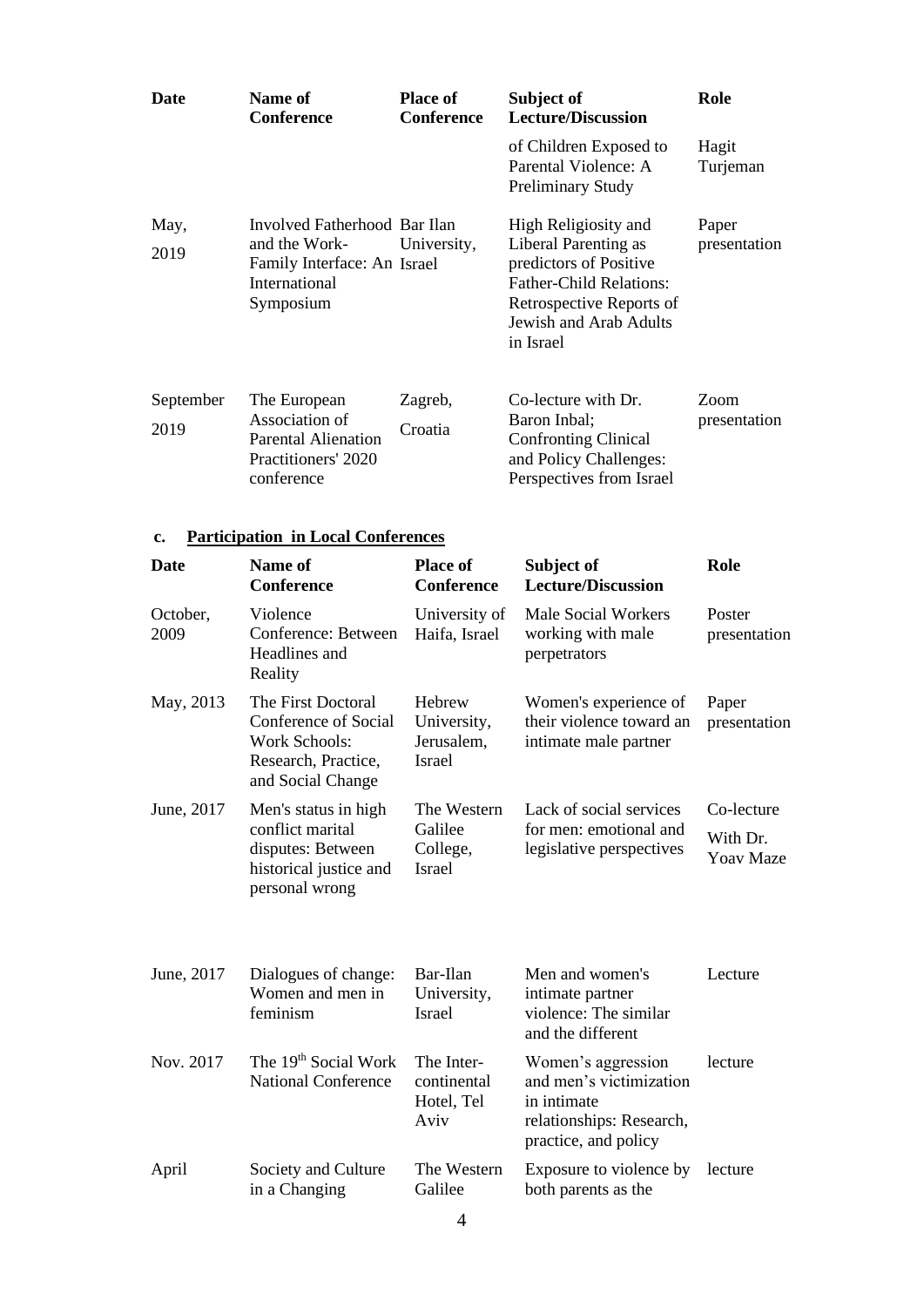| <b>Date</b> | <b>Name of</b><br><b>Conference</b>                                                     | <b>Place of</b><br>Conference                | Subject of<br><b>Lecture/Discussion</b>                                                                               | Role    |
|-------------|-----------------------------------------------------------------------------------------|----------------------------------------------|-----------------------------------------------------------------------------------------------------------------------|---------|
| 2019        | World: The First<br>Researchers'<br>Conference                                          | College,<br>Israel                           | strongest predictor of<br>cross-generational<br>transmission of IPV                                                   |         |
| May, 2019   | Men in Research and<br><b>Clinical Practice</b>                                         | The Western<br>Galilee<br>College,<br>Israel | "My wife claims I am<br>not manly enough": Is<br>there a room for non-<br>hegemonic<br>masculinity?                   | lecture |
| May, 2019   | The Israeli<br>Criminology<br><b>Association Bi-</b><br>annual Conference               | Ramada<br>Hotel,<br>Netanaya,<br>Israel      | Exposure to violence by<br>both parents as the<br>strongest predictor of<br>cross-generational<br>transmission of IPV | lecture |
| June 2020   | Society and Culture<br>in a Changing<br>World: The Second<br>Researchers'<br>Conference | The Western<br>Galilee<br>College,<br>Israel | The Experience of<br>fathers in high conflict<br>divorce with the<br>intervention of welfare<br>services in Israel    | lecture |

### **d. Invited Lectures\ Colloquium Talks**

| <b>Date</b>    | <b>Place of Lecture</b>               | <b>Name of Forum</b>                                                                    | <b>Presentation/Comments</b>                                                                      |
|----------------|---------------------------------------|-----------------------------------------------------------------------------------------|---------------------------------------------------------------------------------------------------|
| January, 2015  | University of<br>California, Berkeley | Israeli Scholar's Monthly<br>Colloquium                                                 | <b>Intimate Partner Violence:</b><br>Myth, Research,<br>Controversies & Practical<br>Implications |
| September 2020 | Zagreb, Croatia                       | The European Association<br>of Parental Alienation<br>Practitioners' 2020<br>conference | Co-lecture with Dr. Baron<br>Inbal: Treating alienated<br>children in Israel                      |

# **8. Public Positions**

2001: Integrative psychotherapy studies Magid Institute, Hebrew University, Jerusalem

2002-present: Private psychotherapy practice, Tel-Aviv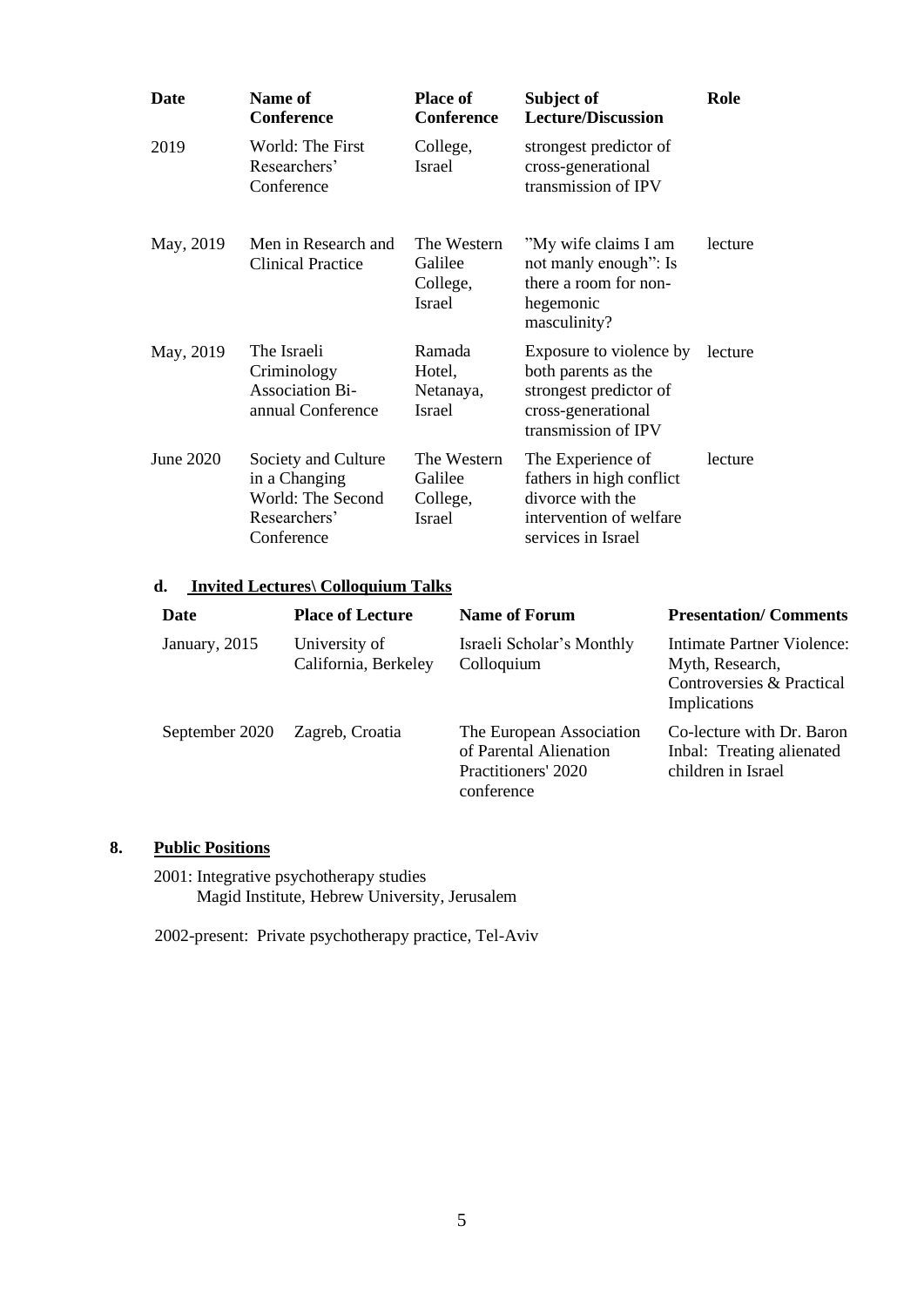### **Publications**

#### **Bailey Benny, Ph.D.**

- 1. Bailey, B., Buchbinder, E., & Eisikovits, Z. (2011). Male social workers working with men who batter: Dilemmas in gender identity. *Journal of Interpersonal Violence, 26(9), 1741-*1762.
- 2. Eisikovits, Z., & Bailey, B. (2011). From dichotomy to continua: Towards a transformation of gender roles and intervention goals in partner violence. *Aggression and Violent Behavior, 16(4)*, 340-346.
- 3. Bailey, B., Eisikovits, Z., & Buchbinder, E. (2012). Male batterers and their therapists: the different and the similar. *Journal of Family Violence, 27(5)*, 465-476.
- 4. Bailey, B., & Eisikovits, Z. (2015). Violently reactive women and their relationship with an abusive mother. *Journal of interpersonal violence*, *30(11),* 1905-1928.
- 5. Eisikovits, Z., & Bailey, B. (2016). The social construction of roles in intimate partner violence: Is the victim/perpetrator model the only viable one? *Journal of Family Violence, 31*, 995-998. (Equal contribution of authors)
- 6. Bailey, B. (2018). Women's Psychological Aggression toward an Intimate Male Partner: Between the Impulsive and the Instrumental. *Journal of Interpersonal Violence*. [doi](https://doi-org.ezproxy.haifa.ac.il/10.1177%2F0886260518815138) [10.1177/0886260518815138](https://doi-org.ezproxy.haifa.ac.il/10.1177%2F0886260518815138)
- 7. Bailey. B. & Dror, R. (2020). The Experience of fathers in high conflict divorce with the intervention of welfare services in Israel. *Megamot* (in Hebrew)

#### **In preparation**

- 8. Bailey, B. (in preparation). Liberal versus conservative fathering and the quality of father-child relationships: A comparison between Jewish and Arab Israelis.
- 9. Winstok, Z., Suan-Basheer, W. Bailey, B., Dror, R., (in preparation). The implication of the theory of gender motivations in partner violence.

### **Other Scientific Publications**

- 10. Bailey, B. (2018). *The effectiveness of intervention programs of intimate partner violence: A literature review and recommendations for policy*. A paper requested by the by Ministry of Welfare, Jerusalem, Israel.
- 11. Baron, I., Maze, Y., & Bailey, B. (2019). *Parental Alienation: A literature Review*. A paper requested by the by Ministry of Welfare, Jerusalem, Israel.

### **Other Publications**

- 12. Bailey, B. (16 Nov. 2016). Men as a good thing. Opinion section, *Ha'aretz.*
- 13. *Retrieved<https://www.haaretz.co.il/opinions/.premium-1.3124654>*
- 14. Bailey, B. & Maze, Y. (12 July, 2017). False allegations are also a type of partner violence. Opinion section, *Ha'aretz*. www.haaretz.co.il/opinions/.premium-1.4254643
- 15. Bailey, B. (14 Dec. 2018). The violent man and the battered woman are not the whole story. Opinion section, *Ha'aretz.* [www.haaretz.co.il/opinions/.premium-1.6743945](http://www.haaretz.co.il/opinions/.premium-1.6743945)
- 16. Bailey, B. (30 Dec. 2019). Listen to their pain as well. Opinion section, *Yediot Achronot*